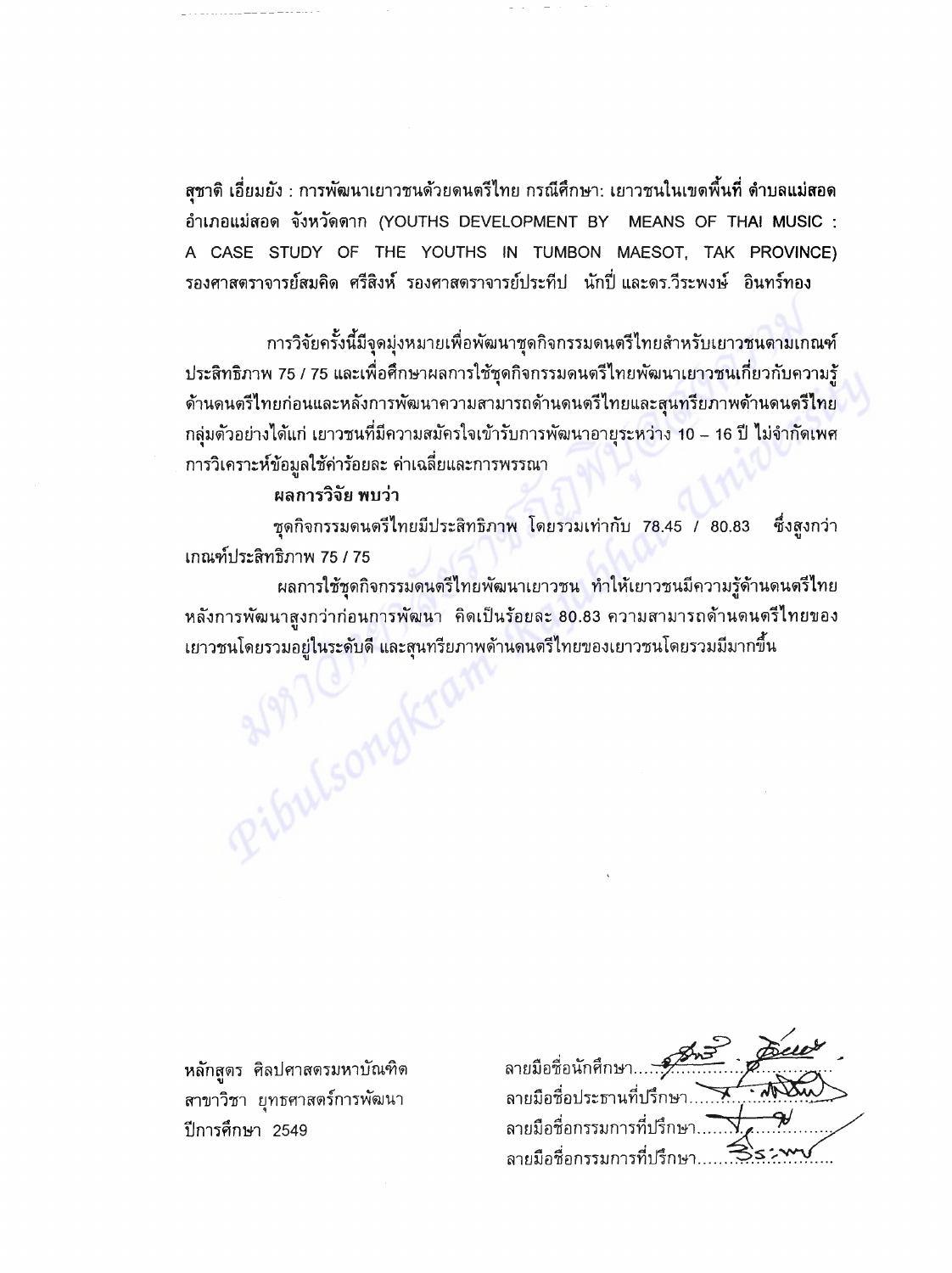Mr. Suchat lamyung: YOUTHS DEVELOPMENT BY MEANS OF THAI MUSIC: A CASE STUDY OF THE YOUTHS IN TUMBON MAESOT, TAK PROVINCE: Associate Professor Somkid Srising. Associate Professor Pratip Nukpi and Or. Weerapong Inthong

The objectives of this research were to develop activity packages for youths to meet the efficiency of 75 /75 standard and evaluate them on knowledge, abilities, and aesthetics of youths in Thai music. The subject were the youths, between  $10 - 16$  years of age, who volunteered to join the activities. The data were analyzed by using percentage, mean and descriptive method.

The results of this research revealed that the efficiency of Thai music activity packages was 78.45 / 80.83 which was higher than the standard criterion of 75 / 75.<br>It was also found that the packages could improve the youths' knowledge. After the<br>experiment the abilities of the youths in Thai music wa It was also found that the packages could improve the youths' knowledge. After the experiment the abilities of the youths in Thai music was good, and their aesthetics in Thai music as a whole increased.

Department Degree of Master of Arts Field of Study Development Strategy Academic Year 2006

Student's Signature.. Advisor' s Signature .... S. ... S**Y** ... Co-Advisor's Signature ... Protup Nature  $Co$ -Advisor's Signature  $.W.$  Inth